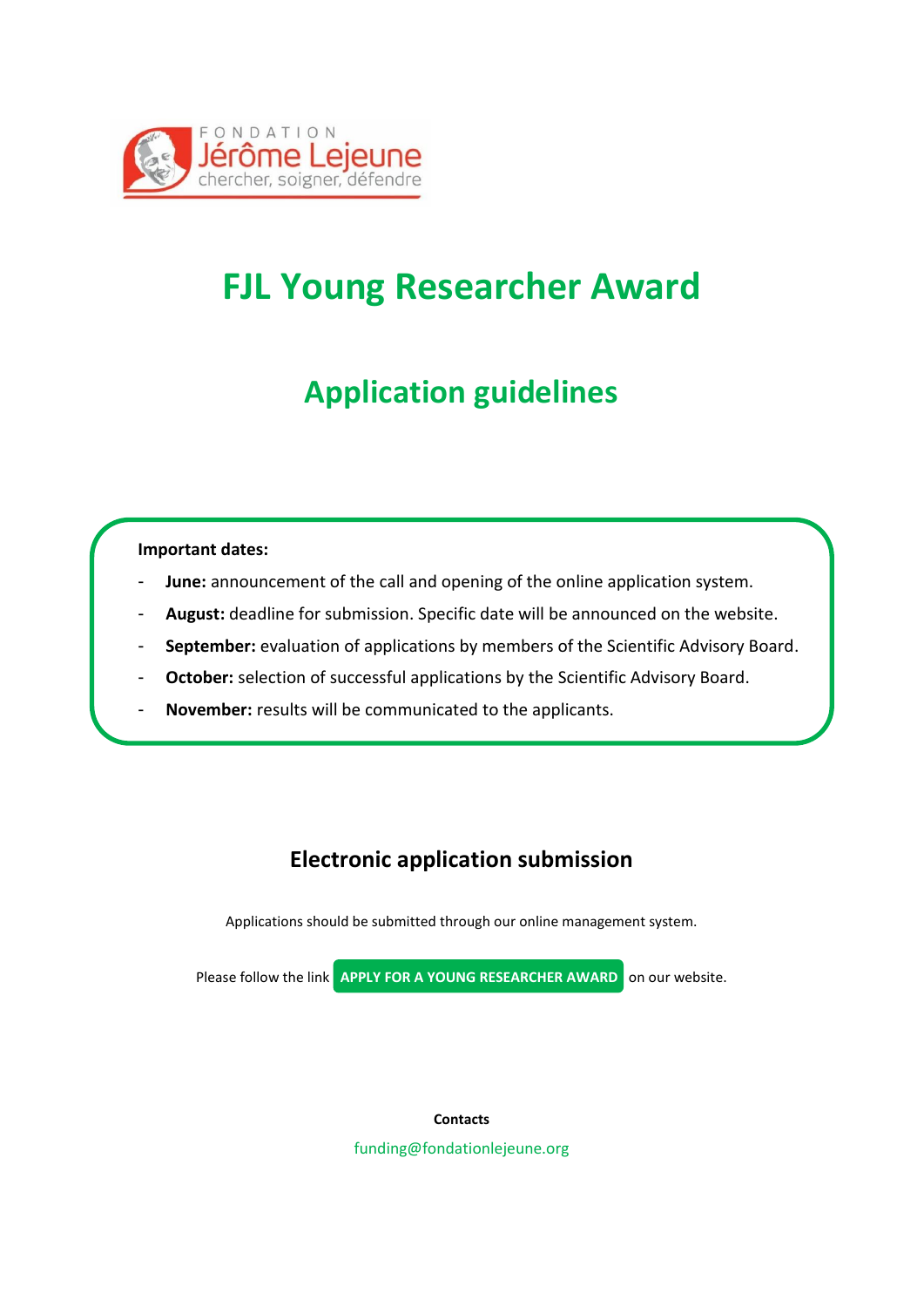# Table of contents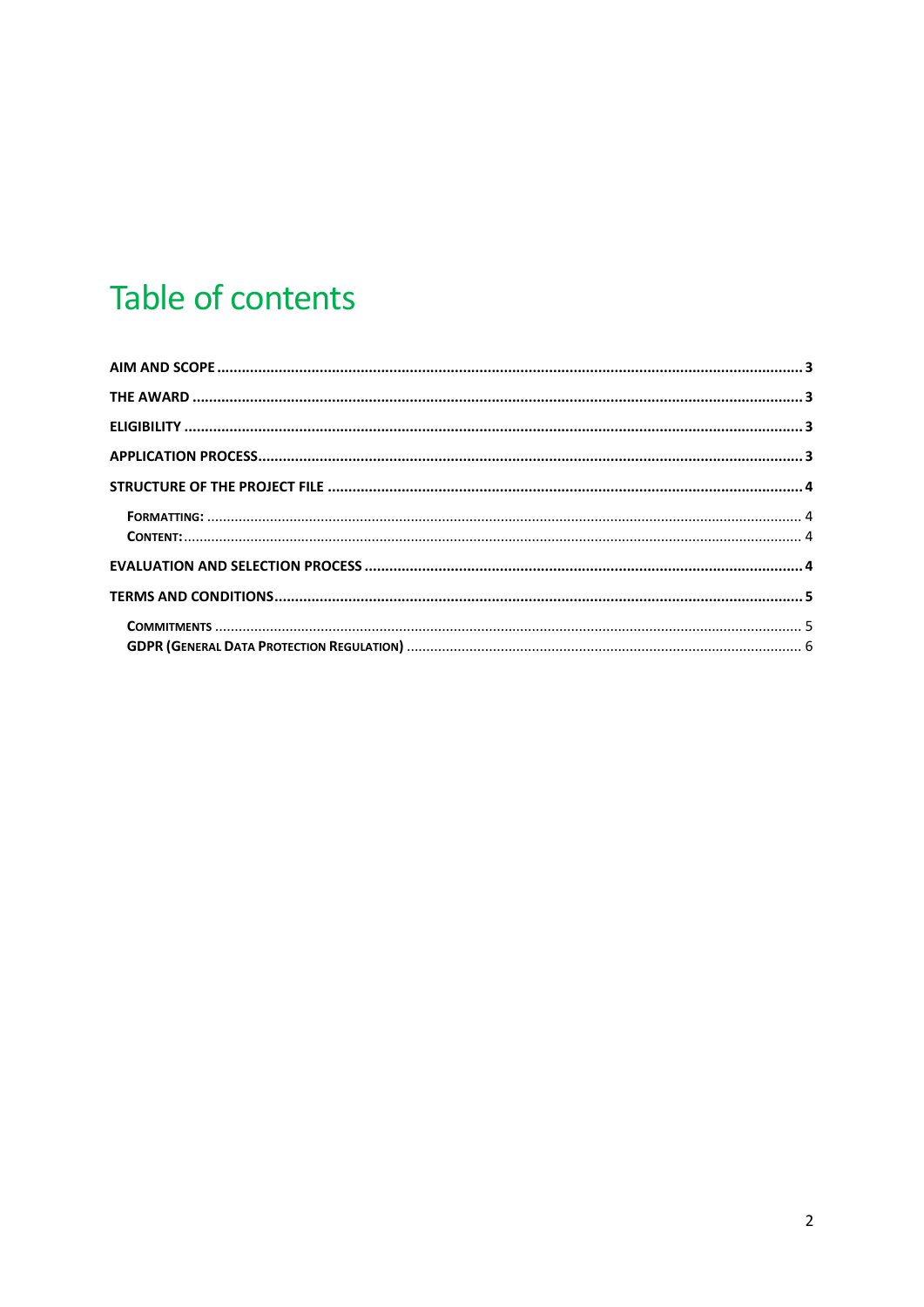### <span id="page-2-0"></span>Aim and scope

The Jerome Lejeune Foundation (FJL) initiates, develops and finances fundamental, translational and clinical research programs in Down syndrome and other intellectual disabilities of genetic origin. The Foundation supports innovative research that will deepen our understanding of these disorders and that can advance the discovery and development of therapies and treatments.

Every year, the Jerome Lejeune Foundation launches the **Jerome Lejeune Young Researcher Award** to encourage and recognise the work of young scientists that are completing or have completed their PhD thesis on **Down syndrome or other intellectual disabilities of genetic origin**.

### <span id="page-2-1"></span>The Award

- 1) The amount of each award is €10,000.
- 2) At least one of the awards will be given to a researcher working on Down syndrome.
- 3) The Jerome Lejeune Award will be officially presented at a date to be announced.

# <span id="page-2-2"></span>**Eligibility**

- Candidates enrolled in the 2nd year of PhD or who have successfully defended their thesis less than a year before the application deadline.
- Candidates must be registered in or have obtained their PhD degree from a French doctoral school.

## <span id="page-2-3"></span>Application process

Applications for an FJL Young Researcher Award are accepted via the FJL online application system.

The application deadlines will be announced on the website at the beginning of June. Complete applications will be evaluated in the September-October and results will be announced no later than November.

The online application system will be open mid-June. Applicants need to register for an FJL online application account. Once the registration email has been received applicants can start an application.

Applications must be written in English and follow the formatting and structure outlined below.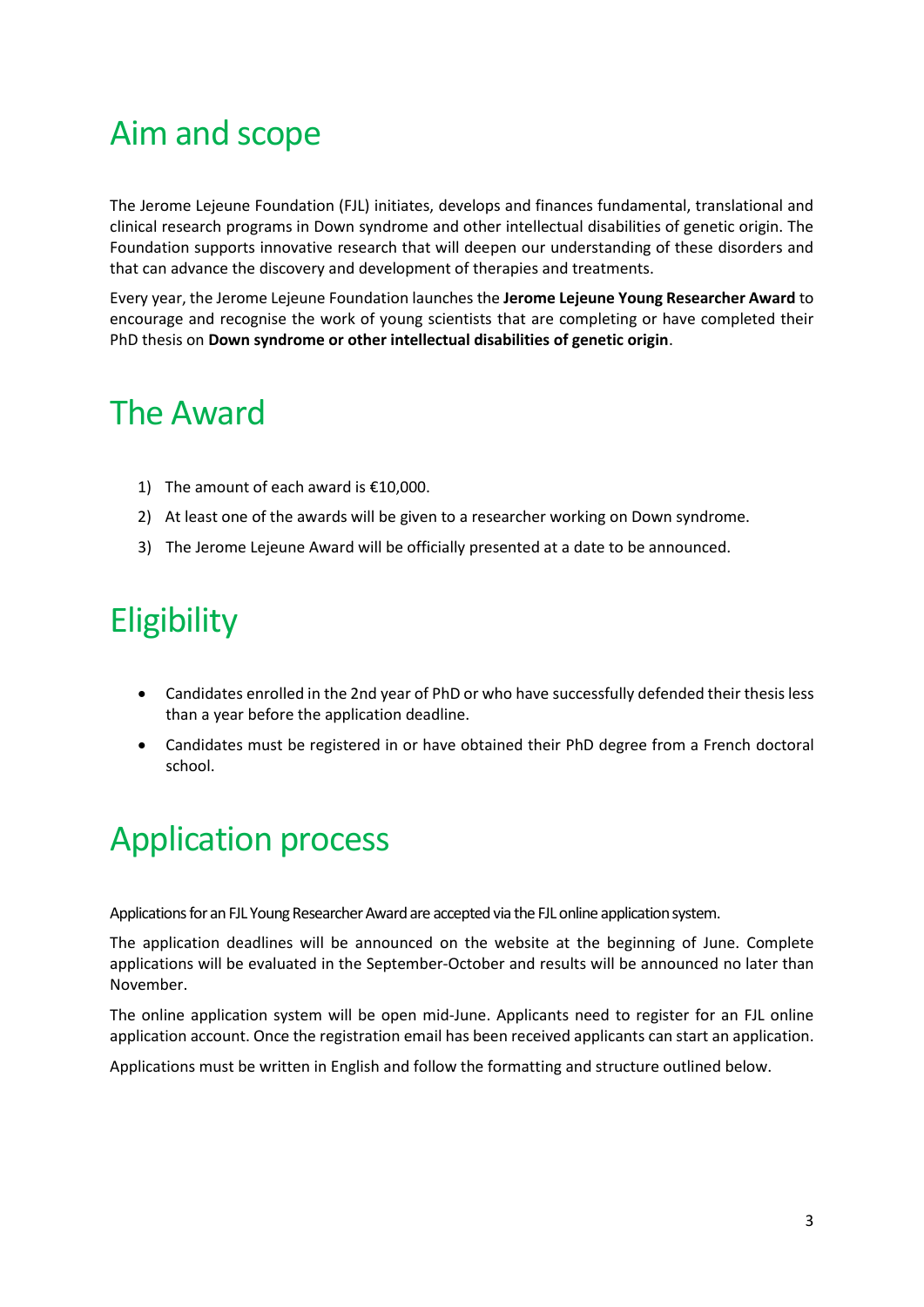# <span id="page-3-0"></span>Structure of the project file

#### <span id="page-3-1"></span>**Formatting:**

- Maximum 5 pages including figures. References and annexes do not count on the page limit.
- Font: Arial, 10
- Line spacing: single spaced.
- Page: A4 and all margins (top, bottom, left, right) should be at least 15 mm.
- Include a header with the applicant's last name.
- Format: PDF

A template is available in the online application system and on the website:

Young Researcher Award - [Fondation Lejeune Research](https://www.research.fondationlejeune.org/young-research-awards/)

#### <span id="page-3-2"></span>**Content:**

- **1- Project title.**
- **2- Synopsis of the thesis work.** Including scientific/clinical background, rationale of the work, key objectives and methodology.
- **3- Originality and innovative character.**
- **4- Results obtained.**
- **5- If applicable, description of remaining work and work plan, including expected date of thesis defence.**
- **6- Potential impact in the field and/or therapeutic/clinical applications.**
- **7- References.** Use a full citation style for all the references. Please highlight publications derived from the presented work if any.
- **8- Annexes:**
	- o Letter of recommendation from the thesis director.
	- o Student card.
	- o Certificate of affiliation to the social security.
	- o A high-resolution portrait photograph of the researcher in the lab (optional for the time being but it will be requested from the winner for use in internal and external communication media).

### <span id="page-3-3"></span>Evaluation and selection process

The most important evaluation criteria applied by the Scientific Advisory Board of the Jerome Lejeune Foundation are scientific/medical relevance of the work and excellence of the candidate.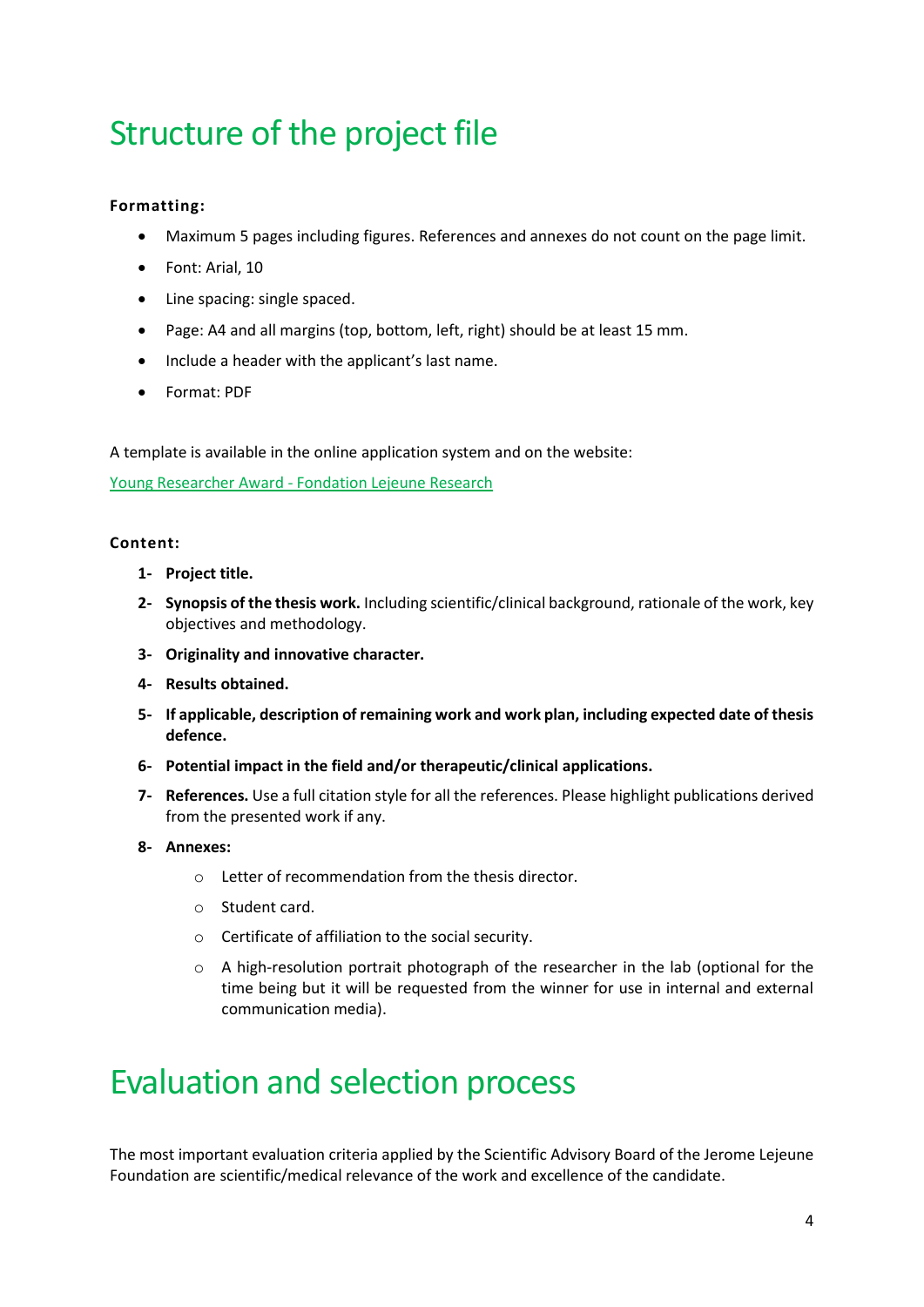Applications will initially be checked to ensure that they meet the all eligibility criteria. Applications not meeting the eligibility criteria will be rejected at this time.

The Scientific Advisory Board will evaluate, rank and select the awardees.

The Board of Directors of the Jerome Lejeune Foundation will take the final decision based upon the recommendations of the Scientific Advisory Board.

### <span id="page-4-0"></span>Terms and conditions

#### <span id="page-4-1"></span>**Commitments**

• Applicants agree to the following principles:

1. None of the research work in the program uses human embryos, human embryonic stem cells, tissues, human cells obtained as a result of human abortion or human in vitro fertilization, or any other biological material of embryonic or foetal origin, especially when using gene libraries.

2. No research, within the framework of the program:

- genetically modifies gametes or cells from the human germline;

- creates gametes, embryos, embryonic development models, synthetic embryos (SHEEF [Synthetic human entities with embryo-like features], MEUS [Embryonnic model for scientific usage], embryoids, blastoids), human embryos modified by the addition of pluripotent animal cells (iPSCs or hESCs), animal embryos modified by the addition of human pluripotent cells (iPSCs or hESCs), whatever the technique used;

- does any research involving human cloning techniques.

3. Uses, or makes use, in the research work of the program, alternatives to human embryonic stem cells and alternatives to the human embryo.

4. The results of the work or research financed by the Fondation Jérôme Lejeune are not be published in the same article associating the results of other work which would have been carried out on human embryos, human embryonic cells, tissues or any biological material of embryonic or foetal origin.

5. Not to resort to one or more co-financing sources to carry out, within the framework of the program, work that would use embryos, cells, tissues or any other biological material of embryonic or foetal origin.

In the absence of an alternative of comparable efficacy and subject to the prior agreement of the Fondation Jérôme Lejeune, the use of the HEK 293 cell line is permitted within the framework of the research work of the programme. The use of this line is however left to the discretion of the Fondation Jérôme Lejeune.

Within the statutory framework of its recognized public utility purpose, the Fondation Jérôme Lejeune defends life from conception to natural death. This is why the present clause is an essential obligation of the present contract. Its violation will lead to the immediate resolution of the agreement and the restitution of all the sums paid by the Fondation Jérôme Lejeune.

- Researchers must adhere to the highest standards of research practice and integrity and follow academic, national and international standards of Good Scientific Practice (GSP), Good Laboratory Practice (GLP) and/or Good Clinical Practice (GCP).
- Research must be carried out in accordance with all the legal, health and safety, ethical and regulatory requirements relevant for the field.